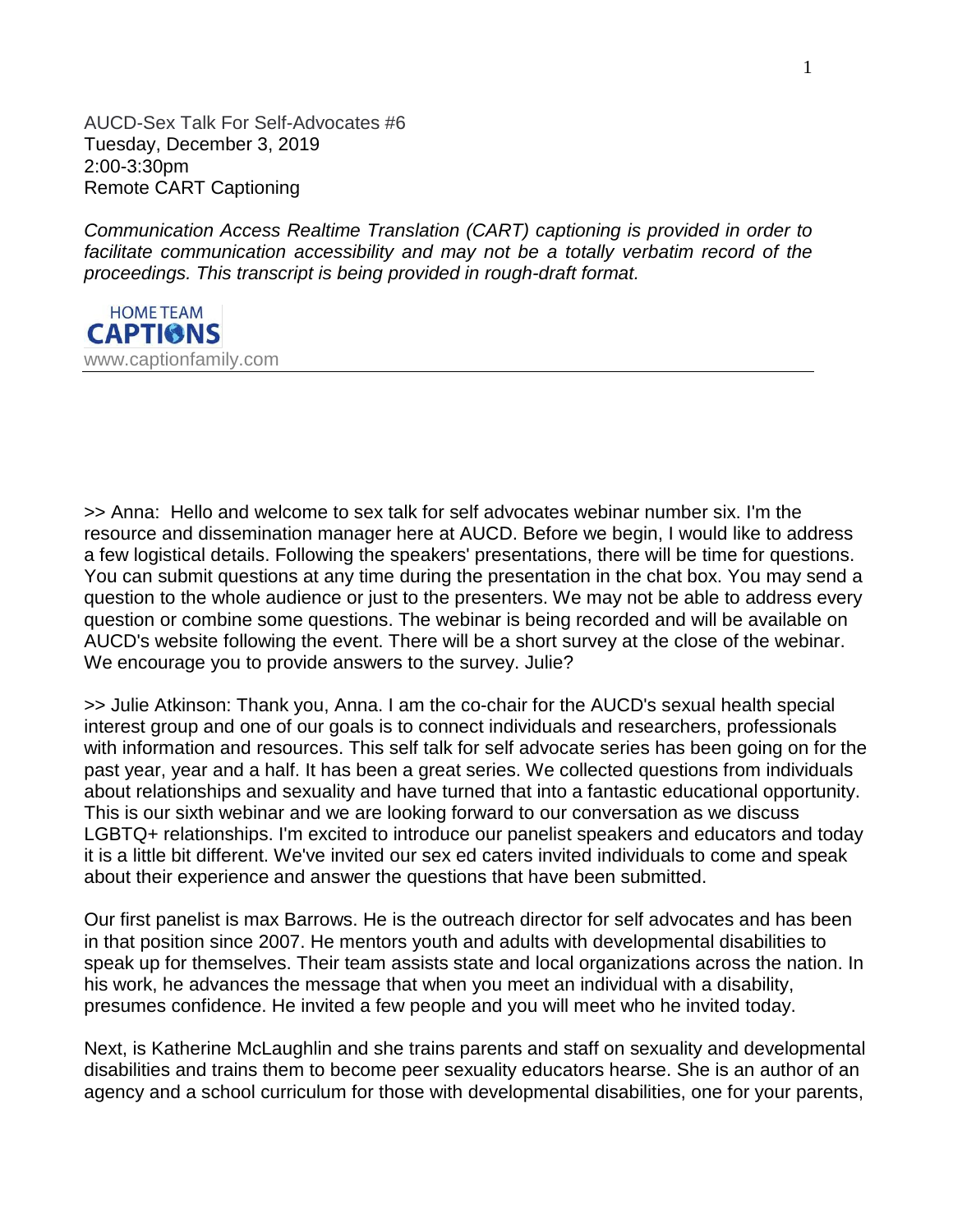talking to your kids and you can contact Katherine at her e-mail on the screen.

Katherine, the folks she invited will get introduced in a few minutes.

Erica Thomas is our last sexuality educator and she is the education and outreach specialist in Washington, D.C. She previously was at the Georgetown UCED and she mentors future DSPs. She delivers one-on-one coaching sessions with developmental disabilities on an array of wellness topics. She implements education sections, including health relationships, a community safety for people with disabilities and support teams. She enjoys traveling the world and spending time her new baby boy. So before we get to our speakers and into the topic itself, just a few housekeeping items, throughout the webinar today and throughout the series, we tried to make sure we're using person first language and as we're reading questions from participants, we are using their own words and the way it is written and that we're using medical accurate terminology. There is other way to address all of these, but that is the way we structured it for the series.

Certainly, relationships in sexuality are personal topics, and as you're watching the webinar today, if anything comes up and it invokes previous memories of something maybe bad happened, seasonally, you're not alone and I would encourage you to reach out and the number you can call is the crisis care center and it is on the screen right now and we will add it to the chat box so everyone can see it. Later on, if you need to access this number, it will be in the chat box. You know there are people there who you can talk to and will help you.

How to use the chat box, at the bottom of your screen, you're going to see the little bubble with the three dots and you want to click on that and will open up the chat box and you will be able to see questions or comments from participants. If you have a question as we are going throughout, we'll do question and answer at the end of the webinar, you can add the questions to the chat box right now or as we go throughout the webinar. If you would like to send a private message where it does not go to anywhere, you can Sunday it directly to a Tanisha Clark. It would not be tied to anyone to maintain your anonymity. She just put that first one in the chat box, so that is how you can just click on her name and send a private message to her.

How this webinar is going to work, I'm going to turn it over to our educators in this next minute and they will go through introductions with our guest speakers and we'll go through about the next hour talking about these different topics and questions that have been submitted and at the very end, we will reserve 15 minutes to do question and answer and talk about resources and things like that. With that -- one last slide, this, as I mentioned is an ongoing webinar series, so five other webinars have already occurred on a variety of topics, relationships, sex and intimacy, sexually transmitted infections, relationship experiences and birth control. They are all recorded and if you want to go back and watch them, you can click on the links if you want to access the previously recorded webinars we have done. With that, I'm going to stop sharing my screen and turn it over to Katherine McLaughlin who will get us started with our panel.

>> Katherine McLaughlin: Great. Thank you. There are many people who are LGBTQ who talk about how they feel invisible during sexual education classes. Although, we have threaded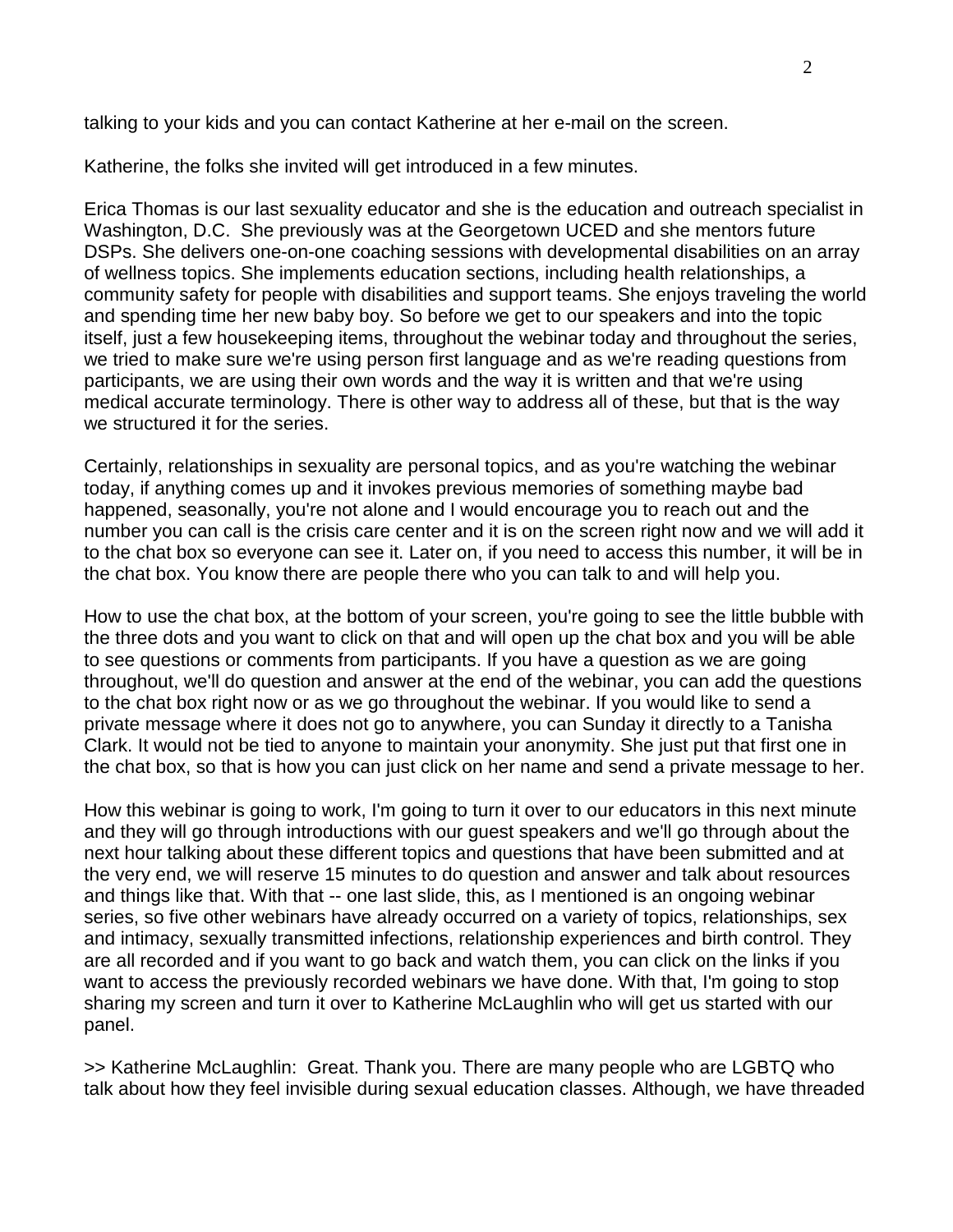this topic over the last four or five, we wanted to do one just on this topic, so people can learn about this community and not feel invisible as well.

So we have five panelists who have disabilities and identify, in some way with this community and this population, so we're going to have each of them introduce themselves first, so Raisin, do you mind starting and this is just your name, where you live, your preferred pronoun and how you identify and any of these things you can leave out, you don't have to answer any of this, so name, where you live, your preferred pronoun and how you identify.

>> OK, I'm from Arlington, Virginia. My pronouns are she, her, and hers, although people have used they with me and that is fine. It kind of makes sense. I identify as queer. I'm also autistic, I use first language when I talk about myself.

- >> So glad you're here. Thank you.
- >> Glad to be here.
- >> I think Angel is on now. Angel? You have to un-mute.
- >> Angel: There we go. Yes, I am on now.
- >> Katherine McLaughlin. : You are on. A little louder.
- >> Angel: Hold on a second. Hold on one moment. Technical difficulty.

>> Katherine McLaughlin: Do you want us to come back to you? Angel, why don't I have other people introduce themselves while you get situated? OK, all right.

- >> Angel: Can you hear me at all?
- >> Yep, talk really loud.
- >> Angel: My preferred pronouns, she, her, and hers.
- >> Where do you live?
- >> I'm in Lansing, Michigan.
- >> How do you identify?
- >> I identify as female.
- >> I heard female and that is it.
- >> Anything with LGB?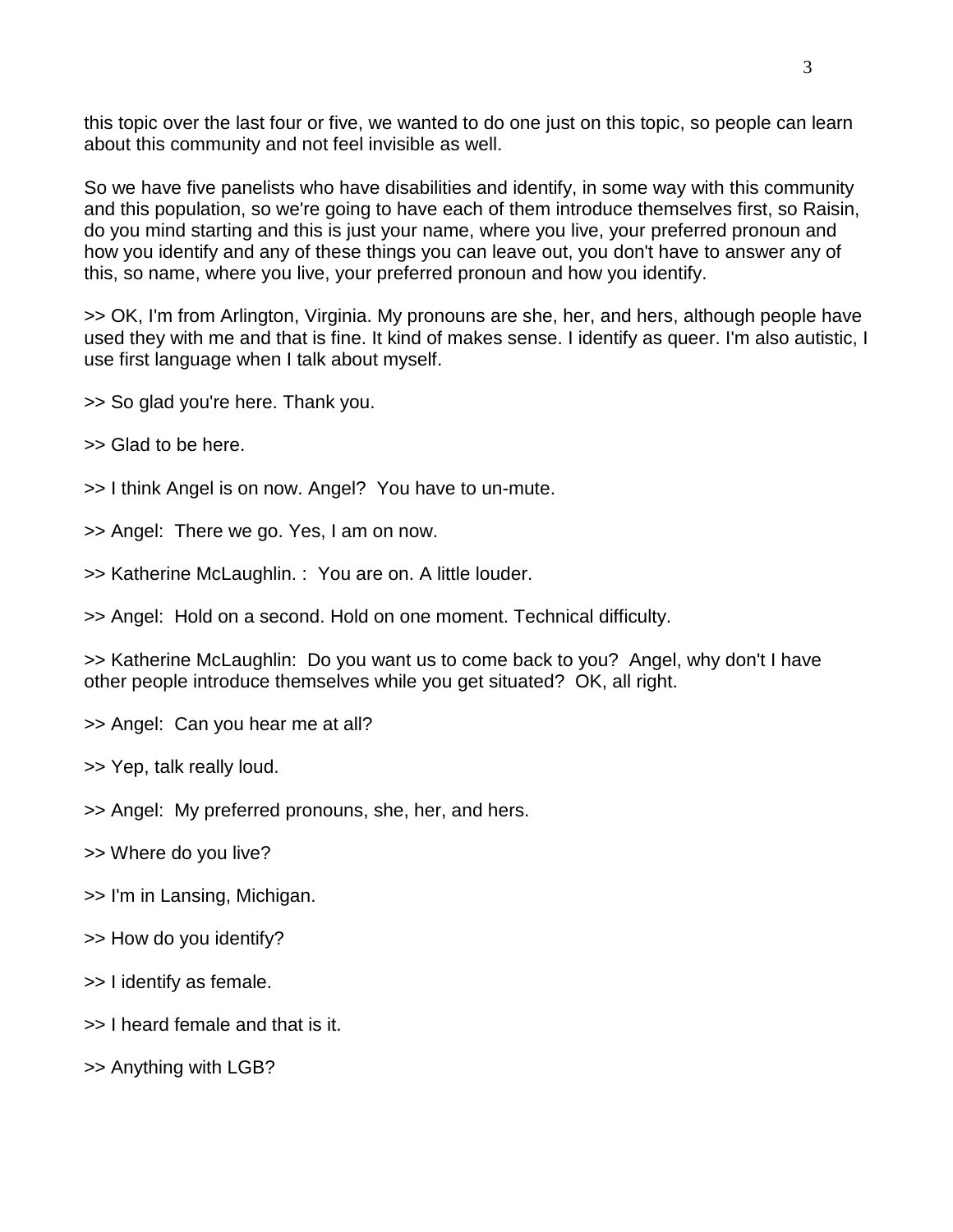>> Yeah, I identify as pans sexual.

>> OK, great. We'll talk about that, too.

>> How about Andy? Can you introduce yourself?

>> Andy: Hi, everyone. How is everybody? My name is Andy and I'm from D.C. now, but I'm in L.A. where my home is. I am a gay male and my pronouns are him, him, and he.

>> Great, thank you. Glad you're here. And then Thomas and then we'll hear from Pauline. Thomas?

>> Hi, this is Erica. Thomas had difficulties getting here, so Thomas is not going to make it.

>> Pauline, I know you're on because I heard your voice earlier. Can you introduce yourself?

>> Pauline: Hi, I'm Pauline and I identify as female. I am transgender and I live in the wonderful state of Massachusetts and I am the director and founder of the rainbow support group for people with disabilities in Massachusetts.

>> Great and your preferred pronoun?

>> Pauline: She.

>> Great, thank you all. So we're going to talk about some definitions, but also the panel can jump in on any of this as well, if you can show Julie the gender unicorn, you may familiar with this. Just to give you some definitions and people can talk more about the definitions, but there is a man from Vermont, his name is Thomas, not Thomas that couldn't attend, but he has done great work around these definitions and I believe we are going to get the definitions that he has come up with to you. He has a disability and is a gay man.

The first thing is gender identity, which is how somebody feels inside and they might feel they are a male or a man or female or woman or a combination of the two or neither as well, so we're hearing more from people about how they identify and that is part of the preferred pronouns because I helps people understand how people want to be referred to. We'll talk more about these things. So that is gender identity and you see that on the unicorn. The unicorn is thinking this, right, how do feel? This starts for people at age 3 or 4 feeling their gender identity.

Gender expression, I like what Thomas came up with for gender expression, he said have you thought about getting a new haircut? Do you like shopping for new clothes? People express themselves in different ways. Try not to guess a person's gender or pronoun by the way they look. You can see the unicorn and that is the dotted green, it is how you express yourself and your gender, so it is kind of the hair, the way you act, all of that is expression.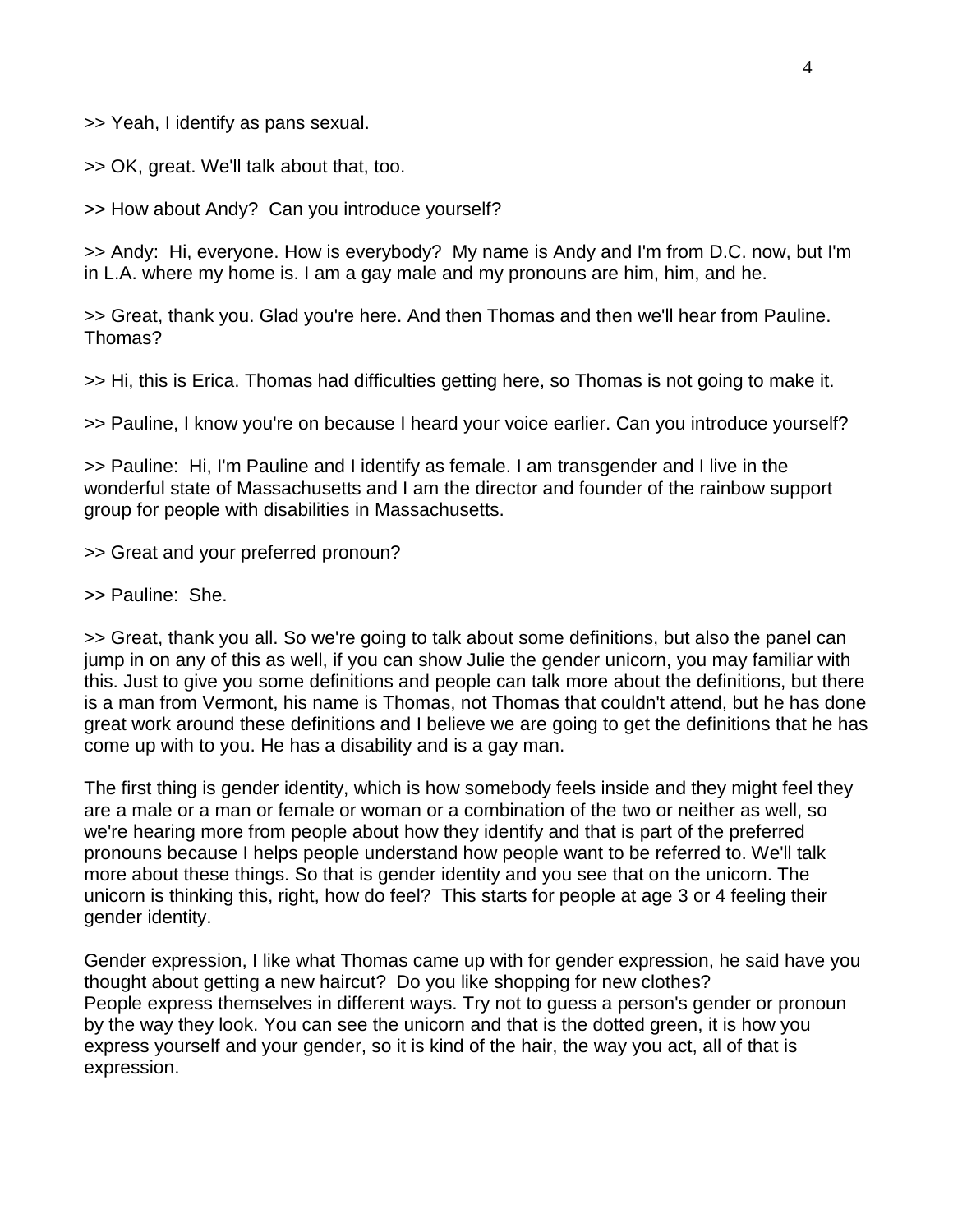So then the sex assigned at birth, so we look at the sexual parts and we assign gender and we don't know if that is going to match up all of the time. Some are suggesting that we wait until people are 3 or 4 and not assign a gender when we don't know. That is the biology, we use biology to talk about gender, but it is more about how a person feels inside than what their body parts are. So that is gender identity, gender expression and identity and sexually orientation. We think if a man carries a purse, we think he is gay, but we don't know if he is gay. He is expressing his gender in a way that we may not think of for males in our culture, maybe in other countries males carry purses all of the time, but we get them confused. Gender identity is who the person is and sexually orientation is who the person is attracted to, who do they like, love, and lust.

All right, so we have a couple of questions and I would love the panel to jump in now, so this was a quote that someone put on the survey when we asked questions and it said, it is important to hear from self advocates and LGBTQA disabilities peoples who are experts instead of university staff, absolutely, so people who live the experience. To the panel, why is it important to hear from self advocates who identify as LGBTQ+? Anybody want to start?

>> Andy: So I think it is really important for people and I'm sorry, this is Andy if people can't see me. I should announce myself. For people with disabilities to always be at the table, regardless what their sexual identity or orientation is. When we speak about ourselves, especially as something so intimate as orientation and sexuality, when we're being spoken to by people who may not identify as lesbian, gay, transgender or any kind of spectrum, it is really devaluing, I think. I heard a speaker early on in my advocacy career when she was talking about how she did all of this work in the LGBTQ community and I was just starting my community disability groups and I was so excited about meeting another disability person. The way she was speaking, it was her lived experience and she is like, no, I'm a straight woman and I was like very hurt by that because she was doing the work and, like she wasn't claiming to be an ally. She was sort of saying I'm the expert in this life and all of these topics and she wasn't LGBTQ and it was just alarming to see that was the norm and everybody looked at this person as the expert and mes an LGBTQ person who lives the struggle and lived the coming out experience felt it was devaluing for myself and the audience to hear that. It still happens today, I think.

>> Katherine: Thank you, Andy. Anyone else want to jump in and talk about why it is important to hear from people in this community?

>> Raesin: I think it is important to see ourselves positively represented and I think there shouldn't be anything about us without us when people like us seeing representation, seeing themselves in other people, they are reminded they are not alone and they get to see that people can have happy, healthy lives, especially if they feel isolated and they don't see other people like them.

>> Angel: This is Angel. For me, I try to think about what it was like when I was didn't know what my sexuality was and how I was going to be portrayed and how they were going to think, so to know there is an intersexuality is really valuable.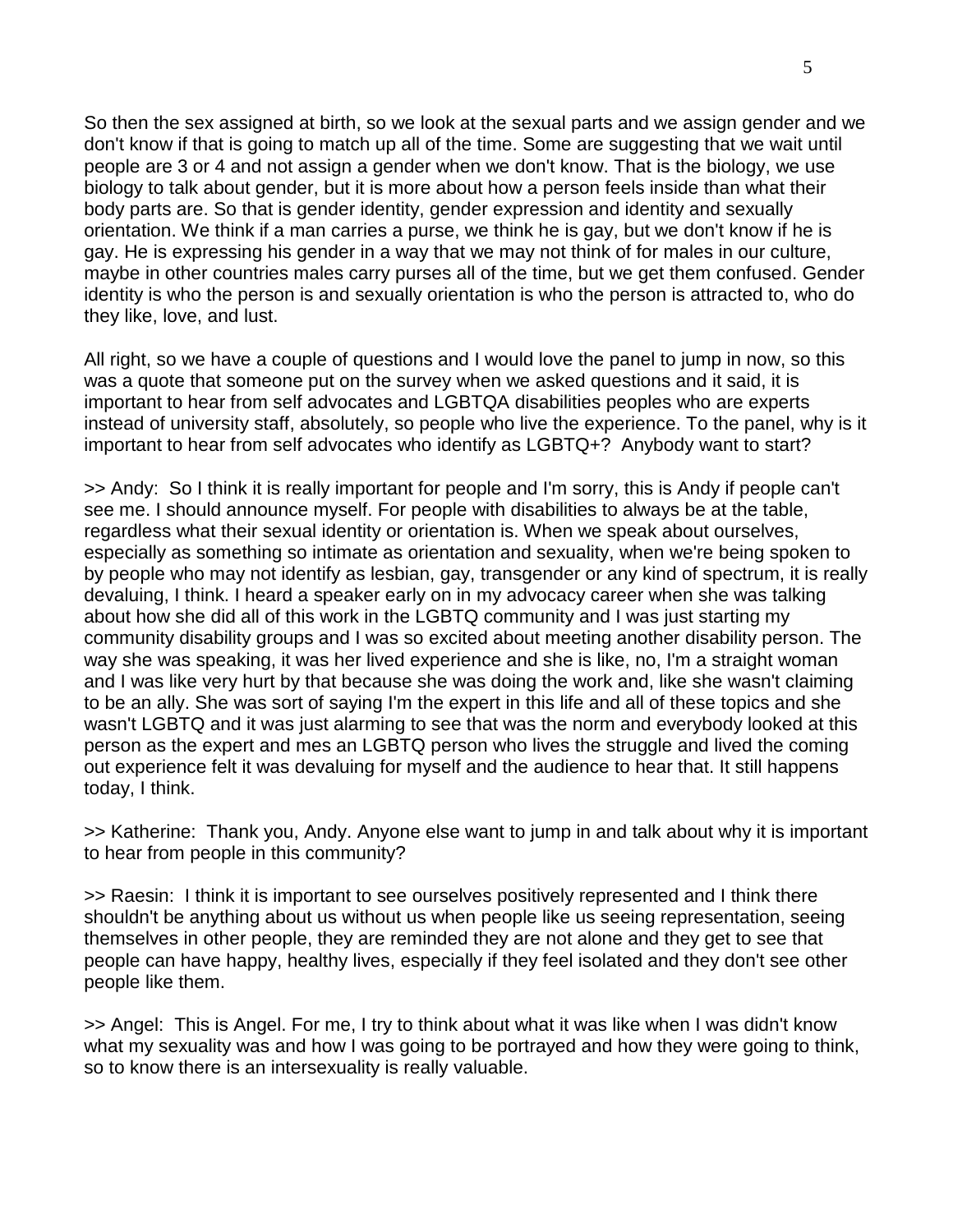>> Katherine: Can you say more, the intersexuality piece, what do you mean?

>> Angel: Being disabled and a member of the LGBTQ community, as well as being an African American and a woman sitting in more than one minority group.

>> Katherine: Great, thank you. I think I'm going to pass it over to Erica now. She is going to talk about terms and ask some other questions to the panel as well.

>> Erica: Thank you, if we can get the vocabulary please. All right, so I'm going to go over a few of the words that are in the LGBTQ vocabulary and I believe in the resource section at the end there are others that can be looked at as well, so when you get a minute, you can go through those.

Just before we get into the vocabulary, I just want to make sure everyone knows and understands that it is very important that we remember to respect the words that people use to describe themselves. People who identify as LGBTQ will use different terms to describe themselves and their experiences and not all of the terms fit all of the people, so these words may not fit everyone and that is fine. It is important to ask people what language they want to use, so when we asked what pronoun you would like to use and it is OK to ask someone for their preferred name and pronoun even if the pronoun does not fit on the outside. You may know someone for a long time and that person may want to be someone else or change or another letterhead or another vocabulary, so you should respect that person at all times and refer to the person with their appropriate pronouns that the person chooses. Sometimes people are not sure which identity label fits them and that is OK, too and you want to give people time and space to figure it out, you don't want to figure it out for the person, let them figure it out for themselves. The terms and language can change overtime and that is normal and perfectly OK.

With the vocabulary words we have listed here, we have L., which is lesbian, so that is a woman who is primarily attracted to women. We have gay who is a man who is attracted to other men and sometimes gay can be a word that is used just overall for someone who is attracted to the same-sex. Bisexual is someone attracted to people of their own sex and of the opposite gender. Transgender is a person whose gender identity differs from what their gender was assigned at birth, so when Katherine was talking about when you are born your genitalia is looked at and it is determined if you are male or female. Queer is a person that is an umbrella term, so it is inclusive of many identities and variations that make up the LGBTQ+ community. Questioning is someone who is questioning their sexual orientation or gender identity or gender expression. Intersect is someone's anatomy or chromosome do not fit with the general markers of male or female. An ally is a non-queer person who advocates for the queer community and individual within the LGBTQ community can be an ally as well. A-sexual does not feel an attraction to any group of people. It is not the same as celibacy and A-sexual has many subgroups and pan sexual is someone who experiences physical attractions of all gender identities and expressions and not just people who fit into the standard status quo. With that being said, I'm going over the vocabulary. A quote was shared within our community when we were gathering questions and someone said there should be more stuff on LGBTQIA stuff, so I would like to ask, is there enough on LGBTQ+ relationships and disability?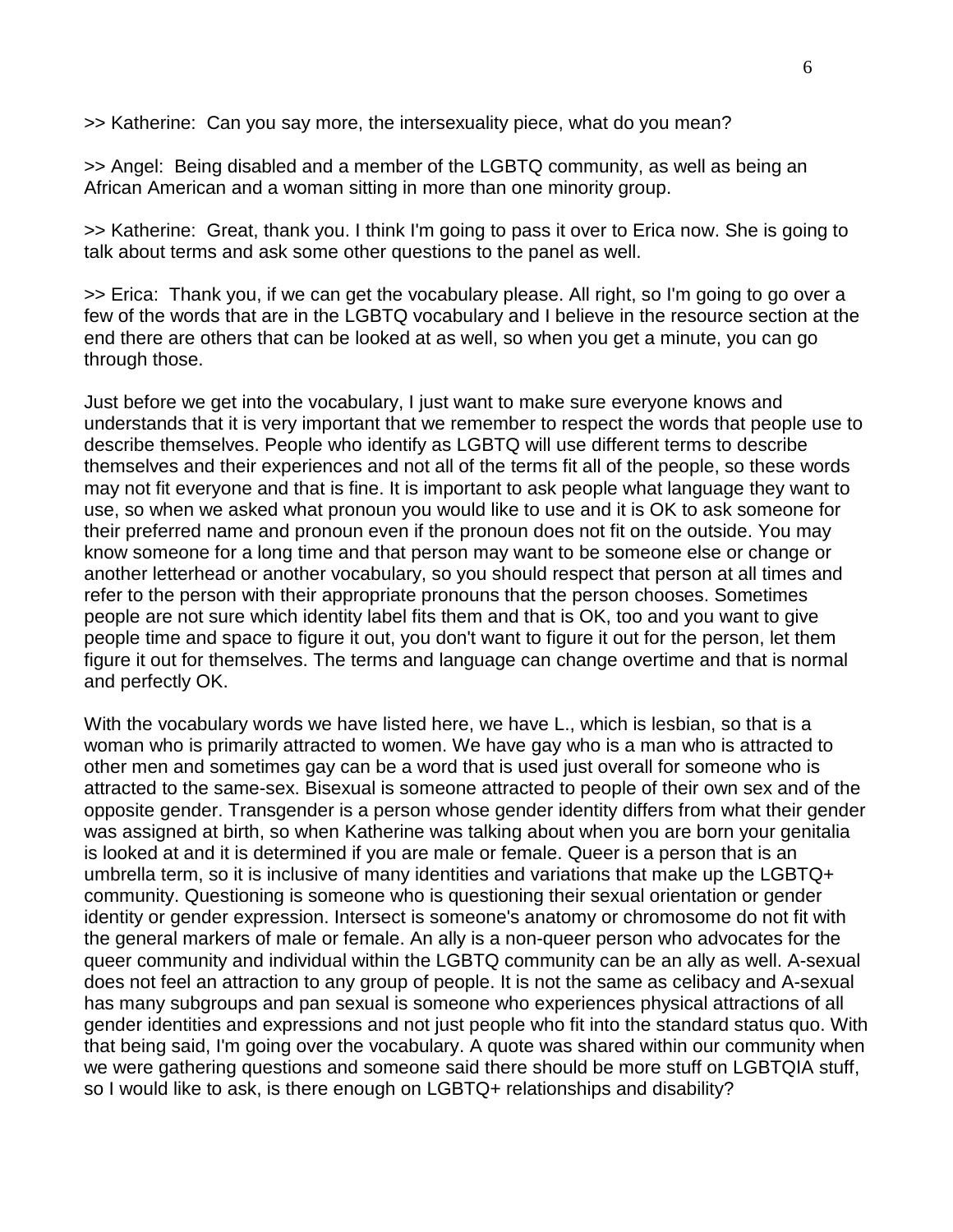>> Angel: Intersexuality wise -- can you hear me? Can you hear me?

>> Yes, we can hear you.

>> Angel: OK, as far as the intersexuality between disability and sexuality, I find there is not a lot of information on being both and sometimes being all, so sometimes, I remember when I first discovered my sexuality I was feeling very alone, because it was like do I need to add one more thing to an already complicated life with me being disabled/woman, do I need to add another minority to this mix? But, realizing it is not a choice and even for disabilities, it is not a choice, like, even if -- sometimes -- you can say it is not a choice, but you get those comments like, you're already disabled, do you have to be gay, too? I get a lot of comments like you're already disabled, do you have to be LGBT, too? It is like, yes, yes, I do.

>> Andy: So I have a similar sort of experience to Angel. You know it was very difficult to accept my LGBTQ and disability and it was only when I accepted it wholeheartedly like this is the person you're meant to be, because I had to wrap that around my spirituality, the fact I'm a Christian and that I held high and in both communities, being disabled and being gay is like, you need to be healed from both of those things because that is not what God wants for you. This is how God made me. This is what I know to be true in my heart and who I am and I always joke with my friends and I say I have gay face. It is a joke within my gay male friends, you know, like, it is like if that is the truth then this is who I am and I'm going to live in my truth.

As far as resources, there's not enough when we talk about intersexuality, we usually pick the one thing, right? If we're going to be intersectional, we're going to talk about disability. If we're going to be intersectional, we're going to talk about LGBTQ, if we're going to be intersectional, we talk about people of color and I am all of those things. I feel I have to choose which person do I need to highlight the most, because how are people going to hear me, right? I'm talking to predominantly people of faith or color, I have to choose, if I am talking to a LGBTQ group, I talk to that. I never felt a full acknowledgment of my full self. When I do public speaking, I have to compartmentalize and for the future of this work, I think we have to look at accepting somebody in all their facets and not just picking the pieces that we want to hear from them because it really makes it so of a mind -- like it tweaks with the mind a little bit, especially me emotionally when I have to take so many different pieces depending on who I'm addressing, so yeah that is my experience.

>> Erica: Pauline, do you have anything you want to add about resources and if there is enough information out there on LGBTQ relationships and disability?

>> Pauline: I would like to add in my time, as long as I have been doing this, I have had to come up with my own resources and come up with things to help me with my dad, because it is not easy. Not everybody wants to talk about it, not everyone everybody wants to understand it, but I turn around and say, well, it is needed and only because of me here in Massachusetts, I'm getting the developmental service here in Massachusetts. They are the ones that are funding me to go out an do trainings and go out and do this because they are saying, like hey, someone needs to go out and talk about this, so I'm creating the stuff here in Massachusetts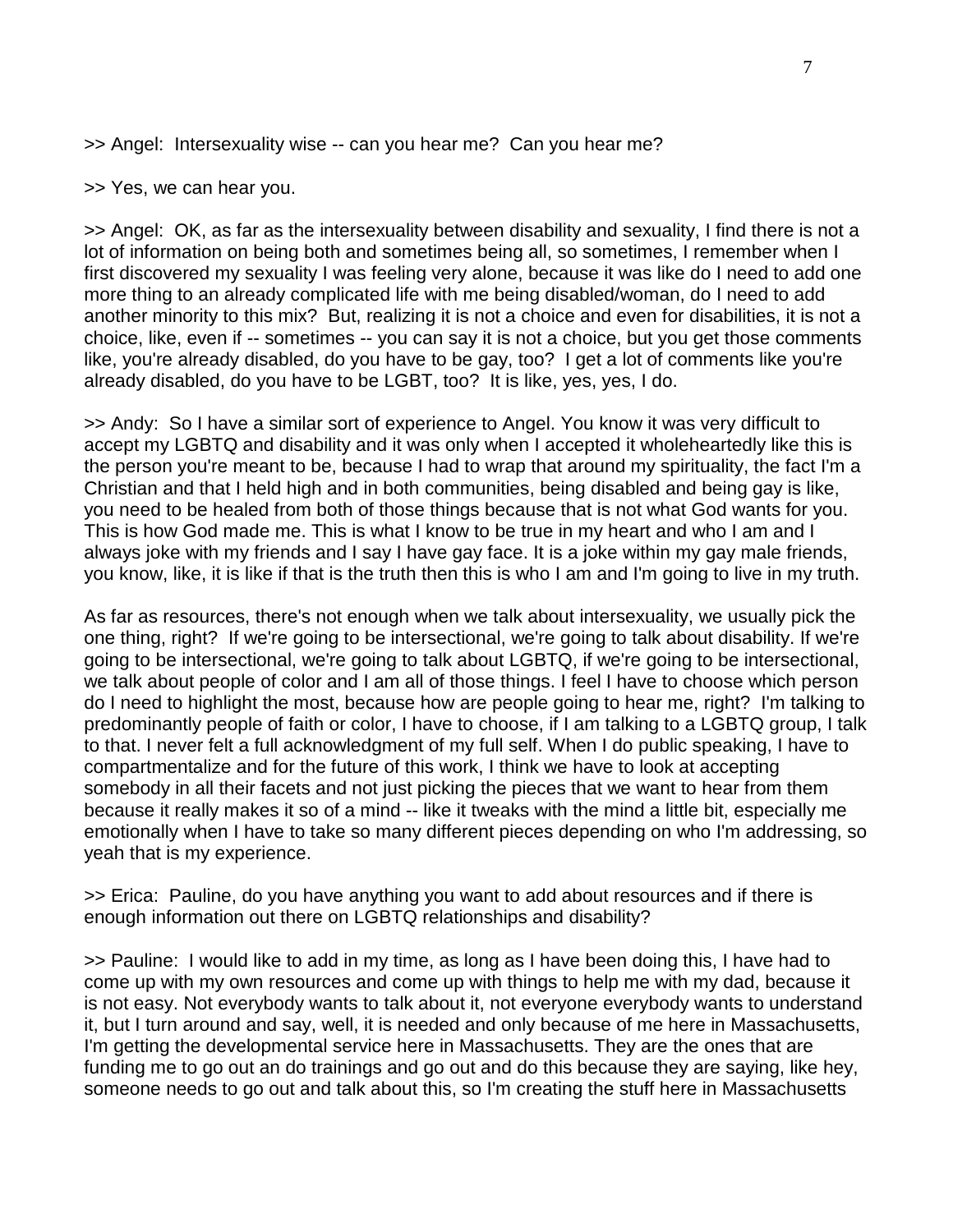as I'm going along. It hasn't been easy, so.

>> Erica: Thank you, Pauline. Raesin, did you want to add anything?

>> Raesin: Yeah, I think it is important to have things like this so we can be visible because it is not in the realm of possibility that people with disabilities want romantic relationships or sexual people and until people start realizing that is very much the case, we're not going to be on their radar enough unless we elbow our way in, so I appreciate being able to do that here.

>> Erica: Thank you. Correct me if I'm wrong, but I'm hearing, as far as resources and information, there is not a lot out there and if there are resources, I'm hearing from Pauline, she is the person who is developing resources and she is talking to people. I know Andy in D.C. is going out and spreading the word to everyone, too. For the resources that may be available, do you all have any idea how to access them or any resources that you want to briefly tell us about that are available?

>> Pauline: This is Pauline. For me, the biggest resource that I came across was the resource of GLAAD, which is out of Boston. They don't have anything for people with disabilities, but they have a wide variety of material that I have used or I have helped or, you know, use for my groups or whatever like that, but other than that, I mean, I don't think there are many resources.

>> Andy: I will go briefly, so like many on the call, I feel like I had to develop and sort of archive my own resources. I started several community groups and advocacy groups with both seniors and people with disabilities around LGBTQ and disability and there is a need out there, because when I have the community groups, we would start with five and it would end up being 30. I feel like -- I always went to the gay and lesbian center as the hub and they would always go like, oh, my gosh, this is so innovative, this is so amazing. I would be like, no, is it no. These are people who have been here and you're just because I'm forcing my way through, you're allowing us to be at this table.

I think the gay LGBTQIA community needs to recognize us as part of their community, right. I think they -- I'm sorry, LGBTQ brothers and sisters, sometimes they can be the most segregating community because we don't fit into their visual norm, I guess, and I had these discussions with directors of centers and media individuals in GLAAD where they are like, yeah, there is a lot of unconscious bias even a little bit of racism and different things and ableism is prevalent in that community. I push them a lot to recognize us and the need that we need a space for us in their community.

>> Erica: Thank you, Andy. Anyone else, Raesin, want to add? OK, what resources do you want to see? So in a perfect world, what would you want to see?

>> Angel: For me, I would I'm glad to see there is more media representation of people with disabilities in the media and we do have some representation of people with disabilities that are a part of the LGBTQ community. Netflix just created a television show called "Special" that is about a gay man who has cerebral palsy. Media representation is important because a lot of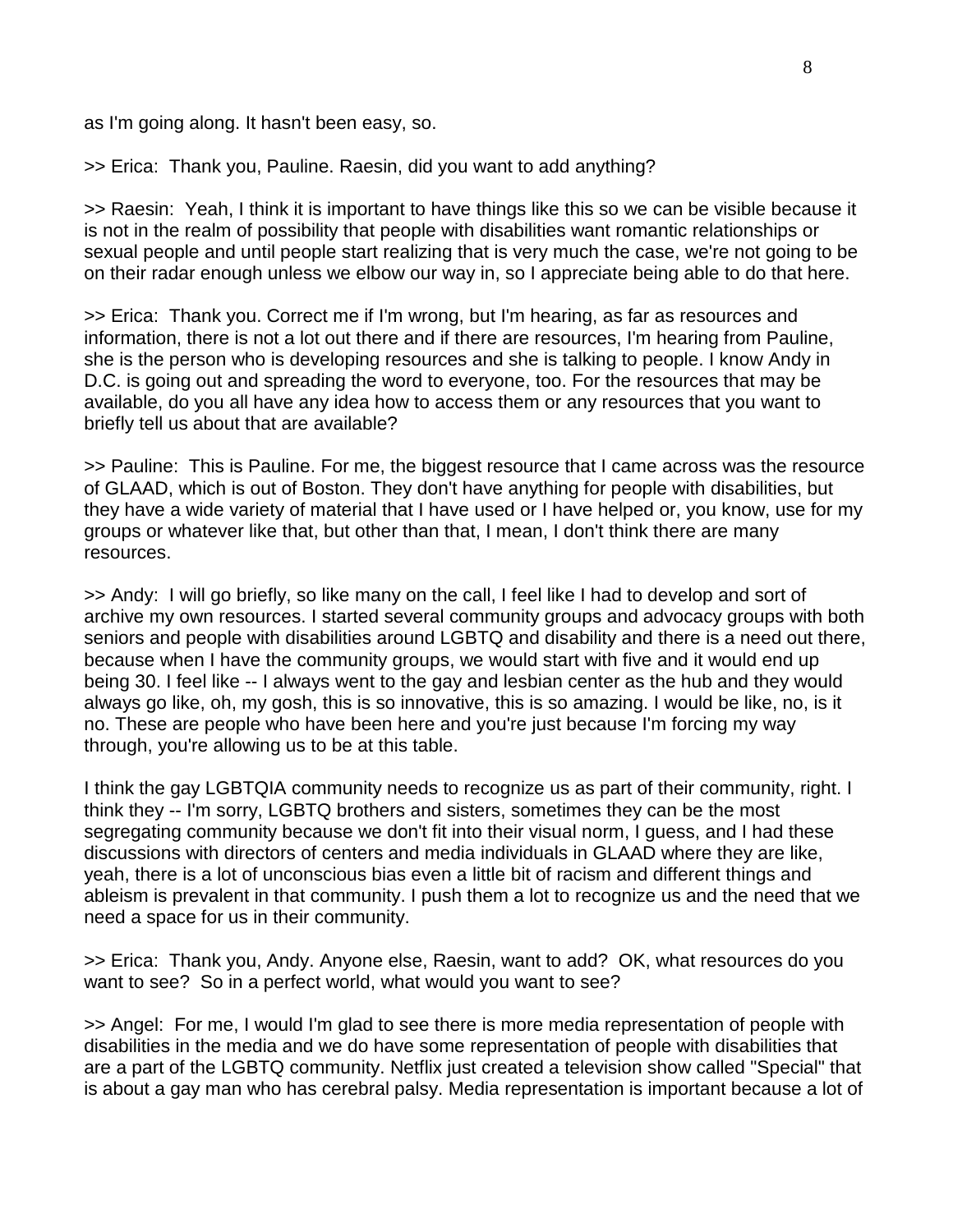people watch TV and they watch Youtube and they watch the media and listen to the radio. I know for a long time, I didn't find anyone who had a disability on TV and if I did, it was a wild thing, you know, but I think that is changing.

The other thing I would like to see is just people acknowledging that people with disabilities are still beings and have sexuality and can and want and need the same thing as everybody else. I don't think they have that message in schools, I think you need to teach kids young that classmate of yours is just like everybody else. When I was growing up, it was we were friends, but as you're growing up and you're becoming a human, you don't see a lot of people wanting to start relationships, they look at the chair and say I can't be with her or they look at aspects or they couldn't want a relationship anyway. It doesn't matter. I would like to see resources just kind of more action when your talking to preteens and early teenagers about sexuality and equality and making sure they know their disabled classmates is not that different from them.

>> Erica: Anyone else, what resources would you like to see?

>> Pauline: This is Pauline. Go Andy.

>> Andy: I wanted you to go. I feel like I'm talking too much. You go ahead.

>> Pauline: I will go. One of the ideas I think should be happening is there should be more address on the Internet, more information building up because I think the Internet is really a key part and almost people with disabilities don't know how to use the Internet, but we're learning gradually. I think if we can have more websites or more information on the Internet it would help a lot.

>> Andy: So just to say I agree with everything that has been said previously and I do this media is the key and marketing and just advertising for LGBTQ disability at the same time within that community. Maybe you know I'm an actor as well and I was acting in Los Angeles for years before I decided to work in policy in D.C. and one of the reasons I switched jobs so easily is because casting directors were telling me to be less gay or telling me to be more disabled. They did not want to see all of this at one time. My friend Ryan got a special, but he and I were having the conversation and he said it is a very white show. It is a -- my experience, social safety net, privileged view of disability and LGBTQ. My experience with that was not that nice. It was hard for me to date. It is hard for me to date now. I've been in relationships, thank goodness, that have been fostering and loving and caring, but you think about this swipe right mentality and you're always debating, am I going to tell this person I have a disability? Am I going to put it in my profile? Am I not? It is very, again, it chips away at the self esteem a little bit and you have to have a thick skin to deal with that level of rejection as the only way to think about it, because people who aren't disabled have trouble recognizing that people with disabilities are sexual individuals, are able to have relationships and meaningful connections, so the media is the only key. When you talk about media, you also have to talk about the intersectionality of different cultures and different experiences while you're talking about disability and LGBTQ.

>> Julie Atkinson: Go ahead, Max.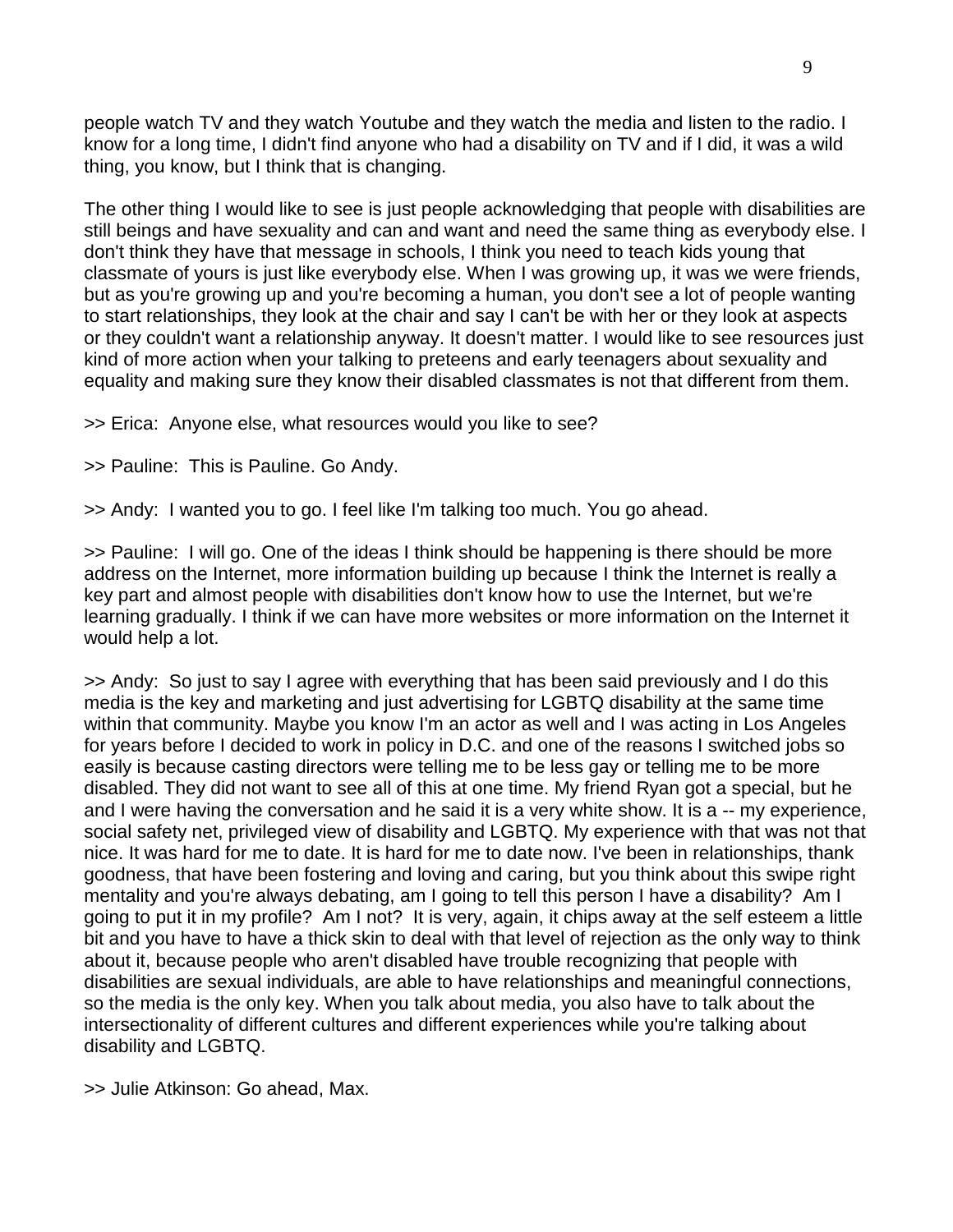>> Max: I don't know why there was a silence there, but I am Max. My question -- here is - say that again? Did somebody say something?

>> Erica: My connection might be a little off. Max take it away.

>> Max: Here is another question from self advocates and they asked, how do you know you are LGBTQ and now before you answer, panelists, I want to share a few thoughts I came up with a good colleague of mine who also identifies as -- who identifies LGBTQ+. If you are having sexual thoughts or feelings, do not be ashamed, do not keep them inside. Find a healthy way to let those feelings out and talk about them. For some, it may be hard to come out as something different. You may feel alone. It may be hard to understand and talk about your sexual feelings. Discovering your LGBTQ sounds similar when I discovered I have autism. In both situations, I would recommend taking the time to consider who you are comfortable talking to. When coming out or questioning your sexual orientation, it helps to think about who are the people you trust the most. If you are feeling confused about your sexuality, feel open to talk with someone you trust. Keeping feelings inside and not talking about them can be hard, finding people I could open -- I could feel open and safe talking about autism was so liberating. Having other people accept me as a person with autism made me feel more secure and comfortable with myself. OK, back to the question asked my self advocates, how do you know you are LGBTQ and I'm going start out with this question to Pauline.

>> Pauline: How did I know? I knew at the age of 5 or 6 years old that was something different about me. I did not feel right wearing boys clothes. I grew up in a very small country town, very small. I never felt comfortable. It wasn't until when I was about 10 years old, I tried on one of my sister's bathing suits and that is when I found out I was trans. I didn't know what the word was until I watched Phil Donahue when he had the first transgender person on television that is how I found that out. It was very interesting because I said that is the way I feel and that is when I figured it out.

>> Max: Cool, how about Angel?

>> Angel: Sorry about that. I was having technical difficulties and I wasn't able to hear.

- >> Max: So the question is -- sorry.
- >> Angel: Hold on. Come back to me.
- >> Max: OK, let's move on to Raesin.

>> Raesin: OK, it took me a while to figure it out. I started dating in college and I was dating guys. I just thought it is not the right guy for me until I met the first girl I had a crush on. I didn't date that girl, but I knew I was interested in her, like too interested, not too interested, but interested in a way that was not -- wasn't just about friendship and that is how I figured it out and from that point forward, a lot more things started making sense. I didn't fight it and I told my parents within two months and the rest is history.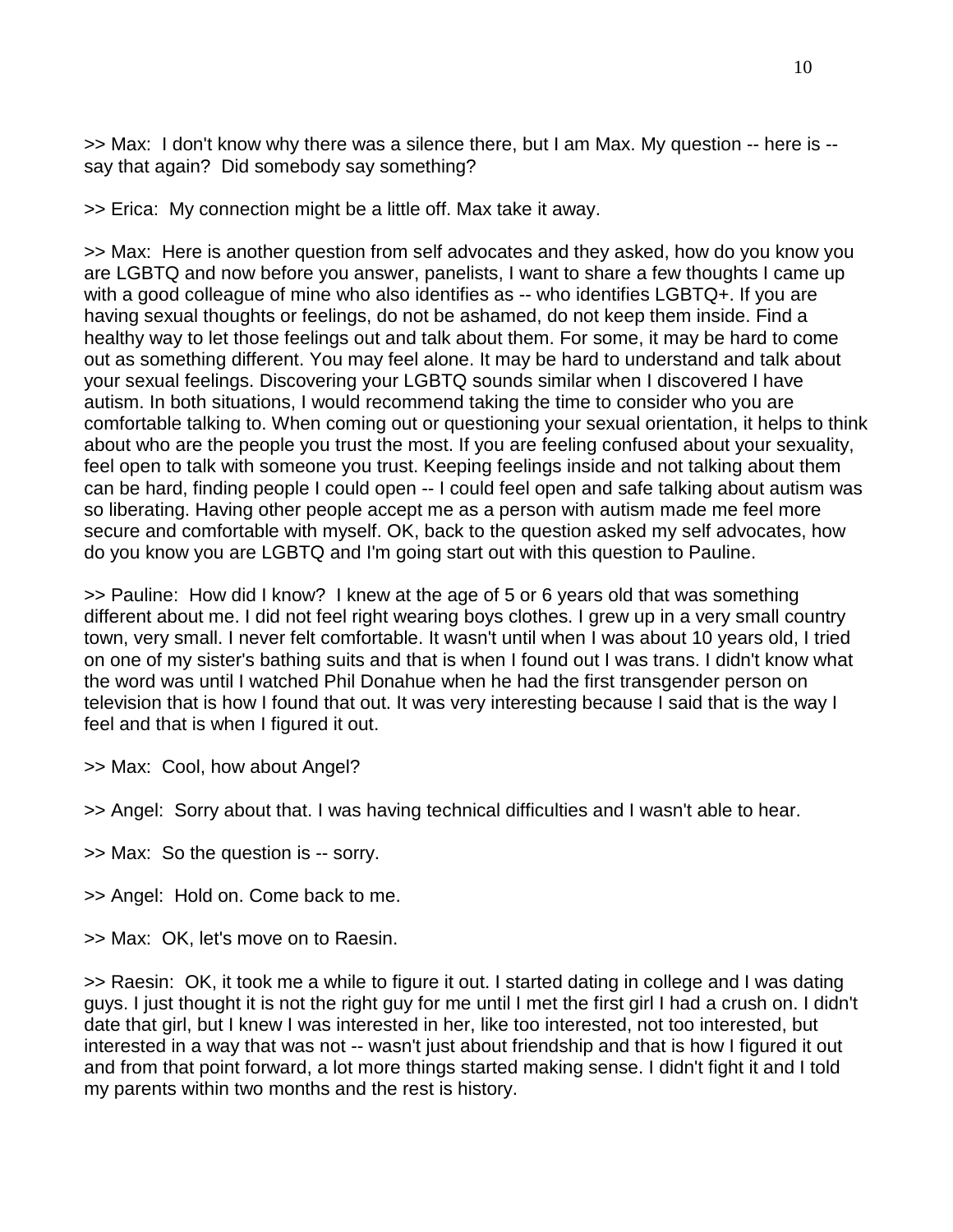>> Max: Nice. How about Andy? Is Andy still on?

>> Katherine: He is on mute.

>> Andy: Can you hear me now?

>> Max: Yes.

>> Andy: Sorry about that. My fingers were not helping me. I'm going to be real because I know this is a national webinar and I want to get as much as possible. It took me a while to realize that I was really gay. I experienced, like many people in the LGBTQ community, I experienced sexual abuse when I was younger in the foster care system, so I was confused if I was gay or not. I feel like a lot of people go through something like that in their life. They may not be in the LGBTQ arena, but I want to draw attention to going through something like that and being LGBTQ is separate and different and it took me a minute to realize that I felt these real feelings at 4 or 5, but the instance happened and I put them on pause because I didn't think they were real. About the age of 14, I started to feel like this is who I am really am and it has nothing to do with the previous experience, so I just did take me a minute being OK with dating men and being intimate with men because of previous experience. I know that happens in these communities and I think that the more we share these stories, the more important it is.

>> Angel: I can tell you, Andy, I got a similar experience and I still today get a lot of questions from people who know about my history of abuse, I get a lot of questions, are you sure you're really LGBTQ, stop asking me that. It almost makes me angry. Be a little mad because people are like you're discounting this part of my life. There's a complete difference between the two.

>> Andy: Right, a lot of people -- it is hard for them to reconcile it within themselves and when people start questioning it as legitimacy because that happened to me when I was in foster care. They are like, oh, no, it is only because of what happened to you and you feel that way and they are not real feelings. I completely agree and thank you for sharing that as well.

>> Max: Thank you boat. Angel, did you have anything else to share, because I skipped over you because you had technical difficulties, besides what you just said?

>> Angel: I grew up in a household that told me being gay was wrong, but I grew up in a household that diminished me because I had a disability. I didn't come out until I was 22 and I was angry at myself for a long time for being gay though I remember that's not -- it is not a choice anymore than having C. P. is a choice. I have C. P. that's not a choice. I am LGBT, also not a choice. Also, you have a tendency when you are coming out, it did diminish part of it. I did not want to come outing a being sexual. I will just be gay that is fine that is bettering that been weird and pan sexual, right? People don't understand that. So for a while I discounted all parts of my sexuality because it took me a minute to figure out what was happening and to have other people questioning it all of the time as well as being discounted because I have a disability, it was a lot. I think we almost needs a it gets better campaign for the intersectionality between disability and LGBTQ.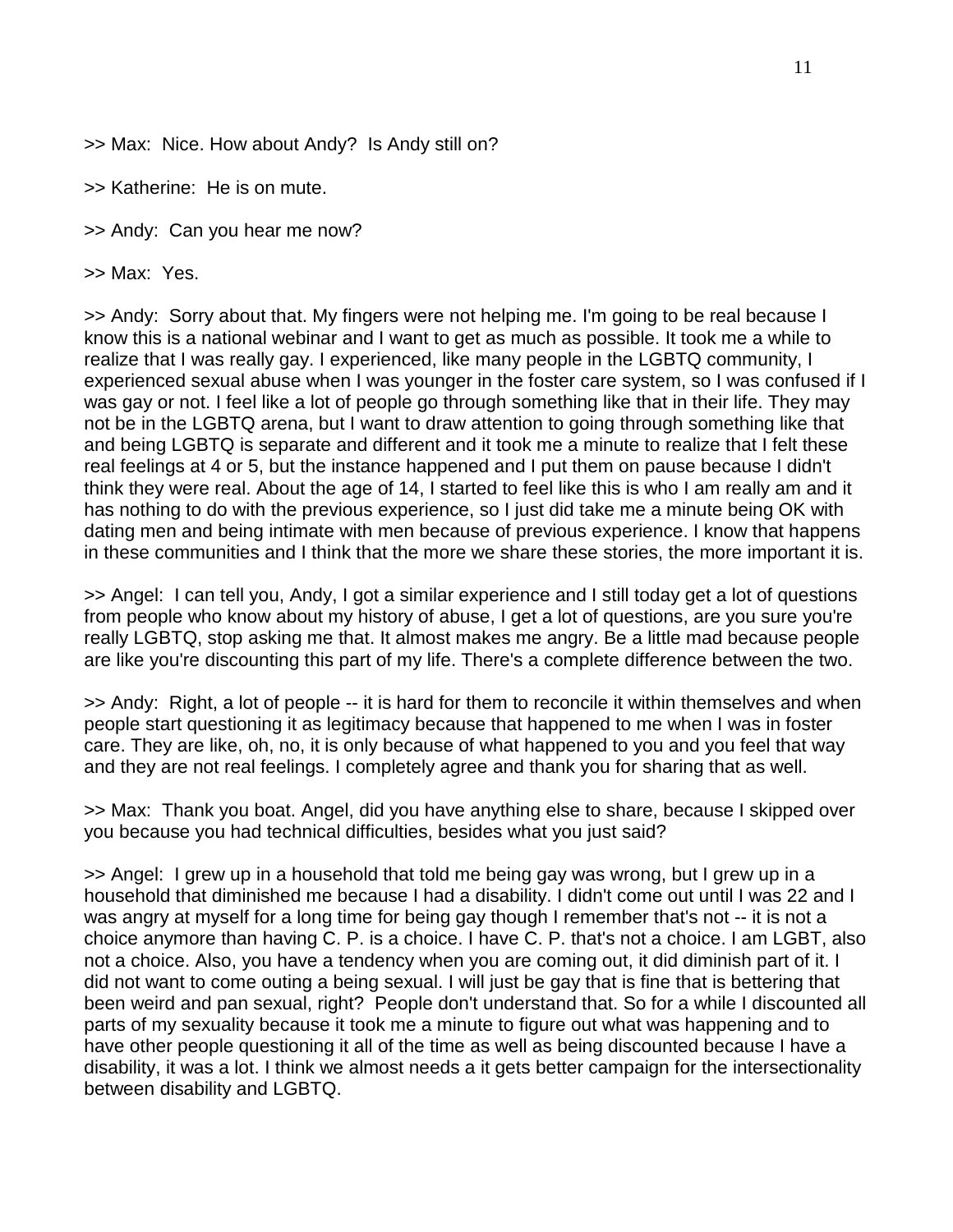>> Max: Thank you for sharing that and thank you all for sharing your answers. Turning it over to, I think Katherine, you're next with the next question.

>> Katherine: Yeah, and just to say what Angel said, it gets better campaign or it is like Youtube. People are telling their stories around coming out and being gay and to have it more focused on disability and LGBTQ, your own campaign is a great idea.

So the question was, what do people need to know to support people who are LGBTQ+ and maybe it is self advocate or someone with a disability or staff person, what support is needed when someone says I want to be in a relationship and it might be a gay relationship or I want to transition from female to male, how can allies be supportive and others be supportive? Raesin, you want to go first?

>> Raesin: Sure, I would say be supportive, listen. Don't try to convince someone that they are not who they say they are, take them at their word. If you are LGBTQ+ or not, it is important to encourage healthy friendships and healthy relationships above everything else. It is helpful for people who are new to dating. It is good for people to share scripts of what to say if they are on a date and they no longer want to be on the date or they are in a position where they have to negotiate their way out of something they don't like. I think it can happen where if you're in a family where it is not acceptable to be LGBTQ, you can't ask your mom or dad or some other family member, what happens if this date goes left, what do I say because they don't want to have the conversation with you, so I think finding a resource that way is helpful.

>> Angel: It is also important to nurture the fact that everyone wants a relationship. Even without being LGBTQ, a disabled person mentions a relationship and abled people and staff go, no, we don't talk about that. No, we do talk about it and we need to talk about it appropriately, so by telling them not to talk about it doesn't help anything. It makes them feel Luke they are not allowed to have a relationship. I can't tell you as a peer mentor, I talk to people who say I'm not allowed to have a relationship or I'm not allowed to do this and it is like, you know that false sense of complacency ruins more than just one aspect of your relationship there's a difference between behavior modification and just shutting someone up and so, I think it is important, particularly for the autism community, because they have so many people telling them what is appropriate and what is not appropriate. They need to know it is appropriate to have these feelings, it is normal, you're not being autistic by having sexual feelings, you're just a human. I final that's the biggest thing for everybody, whether LGBT or not, the disability community needs to know it is OK to want to have a relationship or not.

>> Katherine: Andy, did you want to say something and the other piece of the question that people asked in particular starting a support group is something that you think is helpful?

>> Andy: So I think. It takes one person, right, one person you can be yourself or your authentic self when you're starting that journey. For myself, I couldn't talk about being gay to anyone except one person and that sort of why I started when I was advocating and started a LGBTQ center in Los Angeles and now in D.C., I run these scripts because we are by community standards, I still feel invisible. It is very hard to be seen in the LGBTQ community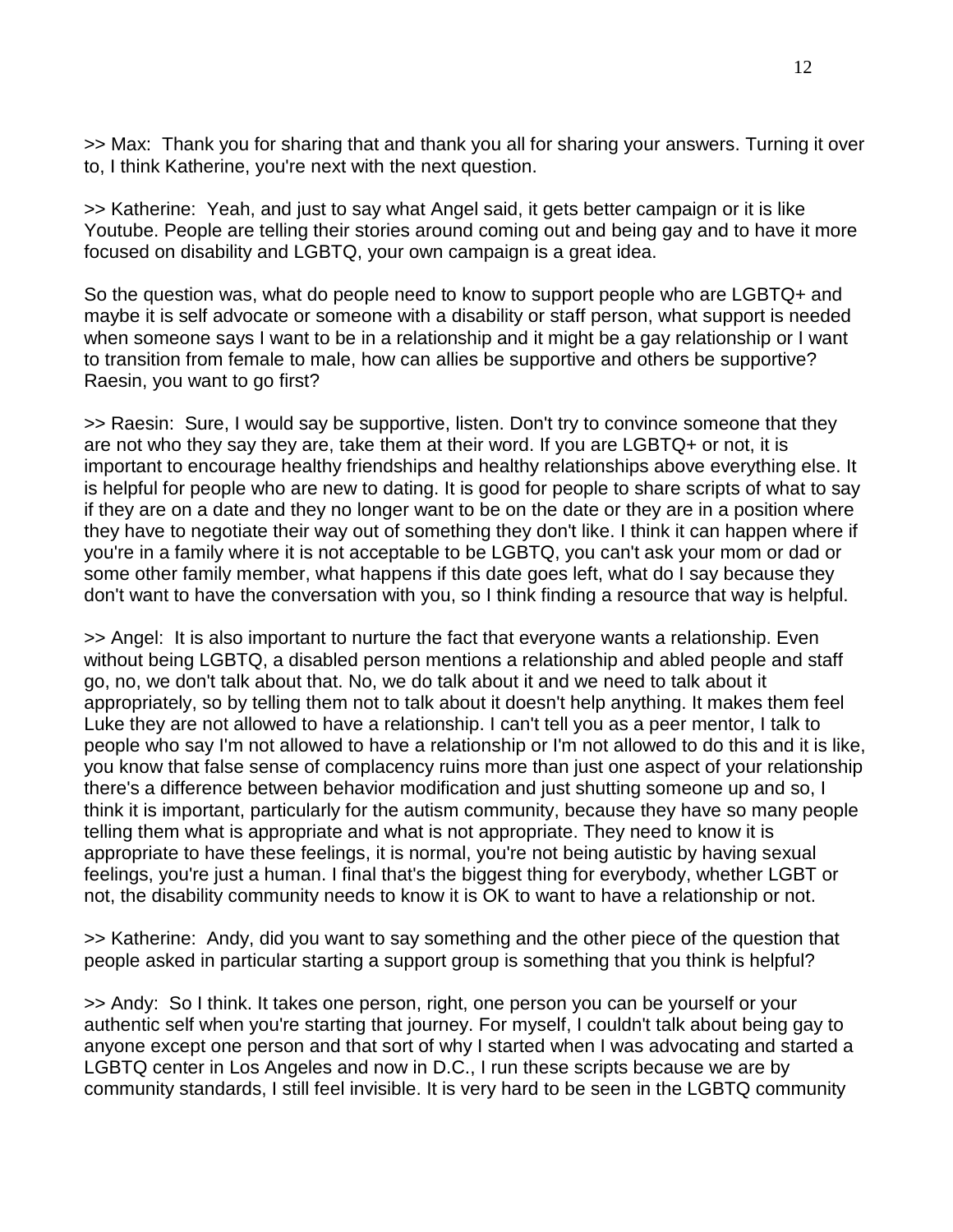even when you're going out in public. People always placate and pat you on the head and say gosh, you're so brave for being out in a bar or you're so brave for doing this or you're so brave for dating and I have been out for a very long time. I have been out for over 10 years and I still deal with this on a daily basis, so I think having the community, having friends that see all of who you are regardless of who you choose to be or identify as that is so important because I still don't talk to my family about LGBTQ issues. I feel like they are not going to be supportive or thoughtful or be awake around them. They don't deserve to know those parts of me, so that is a personal choice, so again wrapping it around it just takes one person and from that one person grow your tribe.

>> Katherine: Great, thank you. Pauline?

>> Pauline: Can you hear me?

>> Katherine: Yes.

>> Pauline: So I think the important thing from what I have learned over the 15 years I have been doing this is that you have to have good people, but you also have to be able to train them to teach them the difference between a person with a disability and a person that is LGBT. One of the words I always used in my training is it was born with a disability and I'm LGBT community, but I have a double whammy. I have two things that society is going against me and I use that as my platform. I'm saying, yes, I have a disability. I'm LGBTQ. I'm transgender. I'm proud of it and I'm also educating people the difference between a person with a disability and the person that is LGBT. If you take a person with a disability and you say can you empty that trash can, yes, I can. You show them how to do something because they are going to say thank you, I can do something. The same thing when I do my speaking engagement, I do -- I say, look, just be honest and truthful. I have one guy who was part of a group. He came up to me and said what does it mean when I like somebody like me, I said like another man and he said yes, I go that means you're gay. He said thank you. I said why. He said none of his staff or support people would answer that question because they were afraid that the power of elements of service would say you influence on him that we're gay. You influence on him saying he is gay, she is a lesbian and that is the biggest issue I'm dealing here in Massachusetts is that staff people and agencies are afraid they are going to get in trouble because they influenced that person who says the words, LGBT and that is the biggest issue I'm trying to overcome right now.

>> Katherine: Thank you, Pauline. She shared with me that the rainbow group just celebrated 15 years in Massachusetts. Max, back to you.

>> Max: So panelists, could you please share your personal experience or story about identity and I will start with you Pauline.

>> Pauline: My personal story of identity is it's been a long road to figure out who I am on the inside and the outside, because the one thing I learned being transgender is a mental condition. You have to get your mind ready for little changes that might happen, if you're from male to female, like I am, you have to get used to saying things like how do you walk in heels?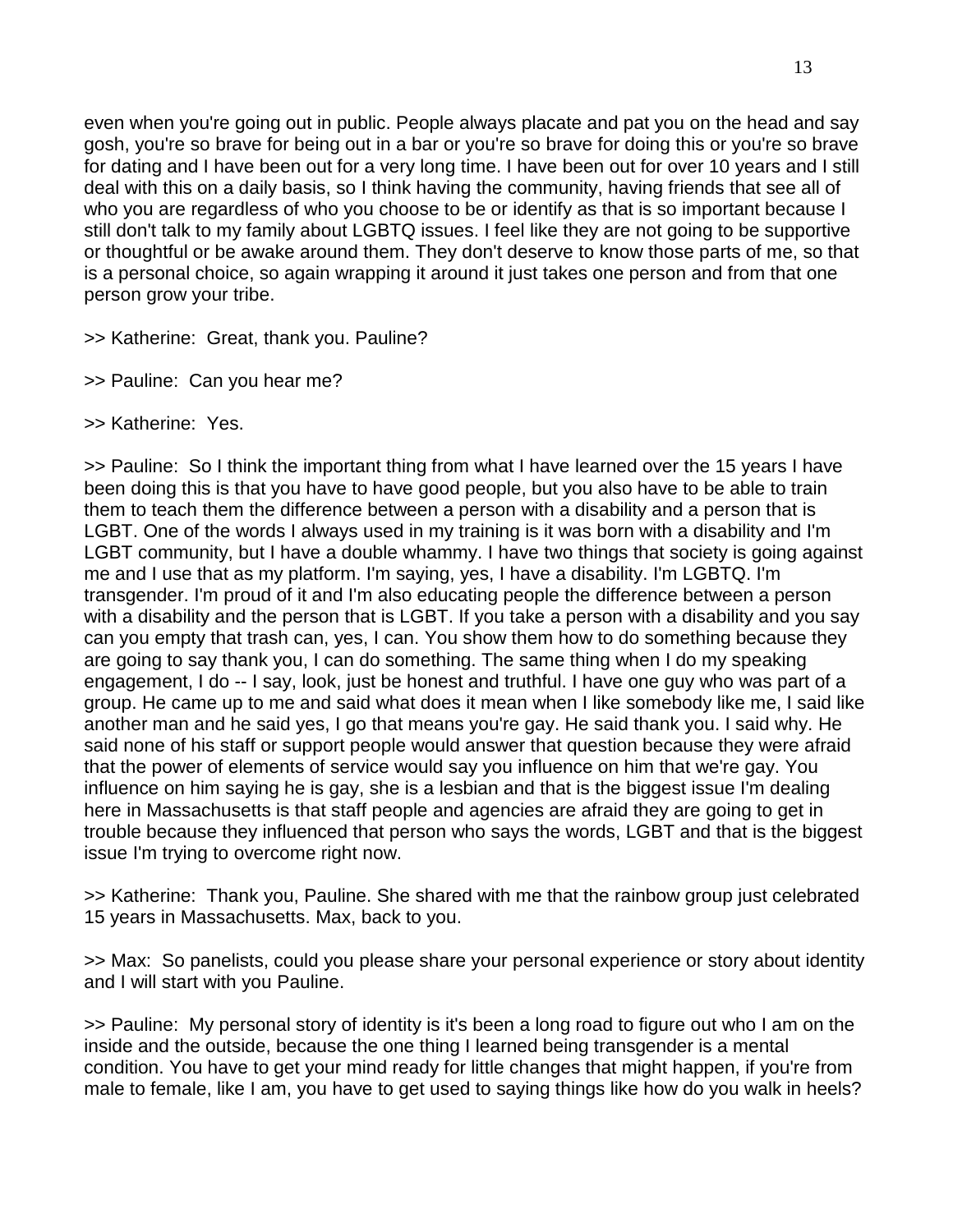How do you put on makeup? The little changes that are going to make you feel better, but it takes a long time and it has taken almost 30 years of my life of figuring out who I am and where to go and what to do and it hasn't been easy. I have had people come up to me and say you shouldn't be doing that. You shouldn't Be allowed to walk out of the house like that or something like that, but I overcome it because I say, you know, I don't care. After my mother died, like 10 years ago or whatever, the rest of my family disowned me, so I have no brothers, no sisters because they didn't want to have anything to do with me, yet, I have lots of friends and people are in my circle that are supportive of me and that is all I need. As long as I have friends, I'm happy I could carry less if I don't have a brother or sister that don't want to talk to me anymore.

>> Max: Thank you for sharing that. Let's go to Angel.

>> Angel: Identity for me is a complicated concept because I'm at the intersection of so many different minorities, so during a lot of times I grew up in Detroit, so I like country music and I have a lot of Caucasian friends and my family would say you're being too white like that is a thing. They would say that and I'm like that is not a thing. You can't -- I'm not white. I can't be too white because I'm not white. It doesn't make sense to me. So when it comes to identity, figuring out that I was LGBT and finding out I was pans sexual and not just gay was an identity crisis in an of itself. Trying to figure out how I fit in an abled body world while having a disabled, while being LGBT and while being a woman and being sexually abused, I was full of identity crisis. I think as time goes on, a lot of therapy, talk therapy and kind of just being OK to be me and finding out that people accept me and not listening to my family. Like she said, I was just trying to -- I went home this weekend and I went back to Detroit this weekend and my family thinks they can tell me what they can do, mostly because I can't walk. I had to inform that is not case. I think identity is something you have to -- it comes when you decide to be you regardless of what society says or your parents say or you know your friends say, you have to decide to be you every single day. I don't have the luxury of hiding any parts of myself and neither does anybody because hiding anything will eat at everybody's soul.

>> Max: Thank you so much for sharing that. How about Raesin?

>> Raesin: What is the question again, the identity and how it came to be?

>> Max: The question is, if you could please share your personal experience or story about identity.

>> Raesin: I have intersectionality to deal with, I'm black and I'm queer and that has been the defining experience that trumps everything else, but it brought a resilience that made it easy for me to tell people I'm queer and I'm autistic. I bring all three. Everywhere I go I tell everybody and I don't know how to do it any other way. Any time I might hide anything is when I feel like I might be in physical danger, but thankfully that is rare as far as people's reactions, good and bad, but people talked about the importance of just surrounding by your chosen family. I have lost biological family over being out and it is OK, because the last thing I wanted at my wedding was someone frowning at me, so it was a happy day.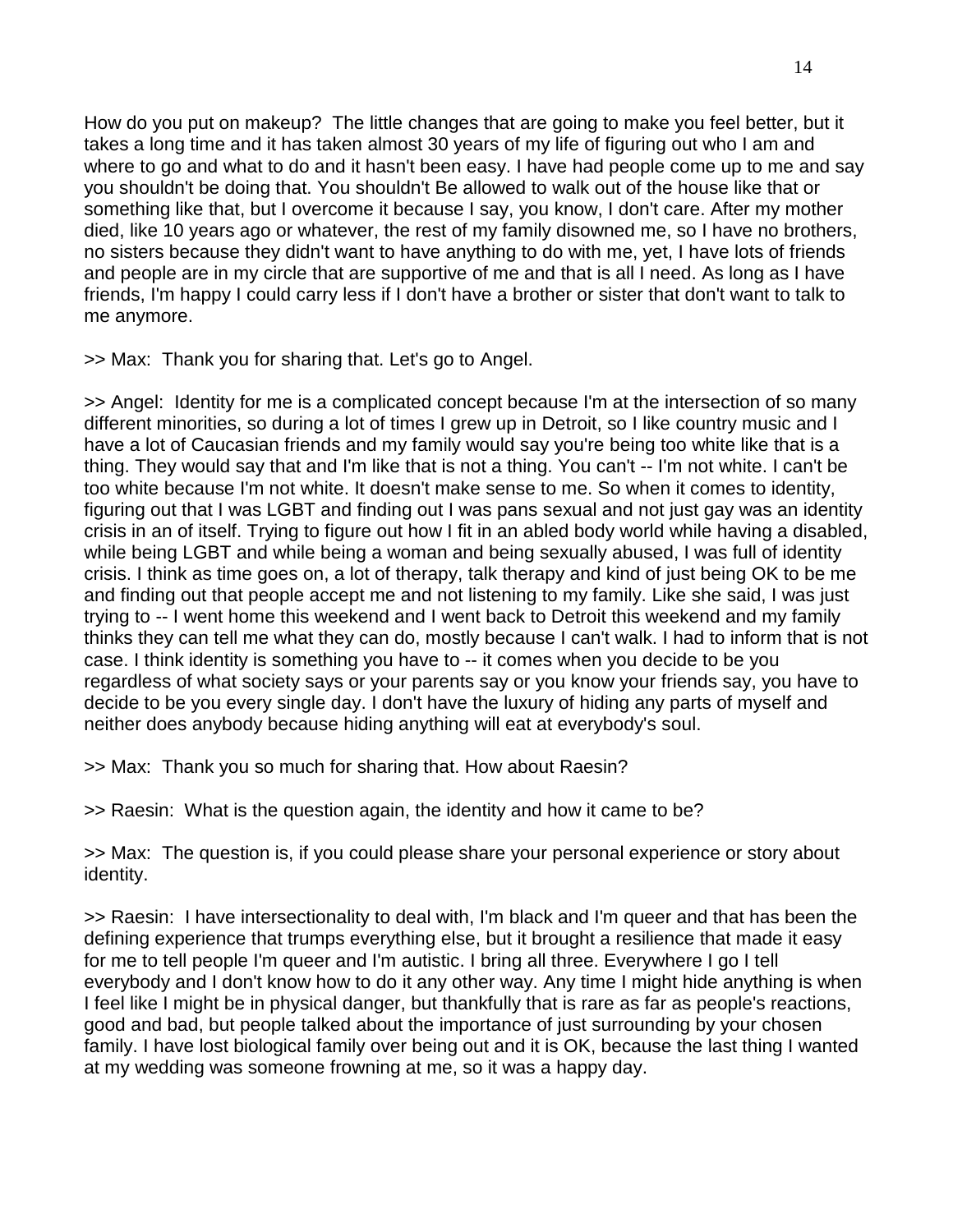>> Max: That is honest. Thank you very much for sharing. Andy?

>> Andy: Can you hear me?

>> Max: Yes, I can.

>> Andy: Perfect. Like many on the webinar, I feel the same, you know we're all intersectionally sort of connected, which is great. I kind of want to continue the conversation with all of the panelists after this webinar, but I feel like coming out as LGBTQ, of course, I had my disability first, but I didn't want to be disabled and queer. When I figured out that is what I was, I was angry at life because I figured I had gay friends and they were really shallow and I'm like I don't want to be that person. I don't want to be alone at, you know, my late 20's, early 30's or 40's. I was going out to bars and I don't want to be this person, so even now, I get told I dress too feminine and people assume I want to transition, but I'm not able -- like I'm too gay for being me, right, or extra and I tell people I created a hash tag that boys can be pretty too because I am a boy and I consider myself a male. Because sometimes I dress sort of on the feminine side, people assume I want to transition and that is not my identity at all. I enjoy being a male and it is OK that I like pretty things and it is very interesting how people react to that, like someone said previously on the webinar, I do carry a purse and I have nothing wrong with that. It is a functional tool for me, but it is part of my identity as an LGBTQ disabled person. I think it is still a challenge for today when I roll into a professional setting and they are like, is that a professional person? I'm not sure because he has highlighted hair or what have you, so I think it is still a challenge today. I have accepted myself, right, and I have a tribe that accepts me, but in the disability world, in the professional world, I think it is still a challenge for many people to accept us as a visual representation of who we are and we just sort of have to overcome it on a daily, sometimes hourly basis.

>> Max: Thank you so much for sharing. So my next question, first, can I get a time check, please?

>> Julie Atkinson: We have about 10 minutes, Max. I might switch to the question and answer portion, if that is OK?

>> Max: I was wondering about that that is why I was wondering about a time check. We can go through that. Thank you.

>> Julie Atkinson: I will pull up a couple of resources that speakers and panelists shared. Katherine shared with us the gender unicorn and we will send out a recording and send out the links to these resources and it so you know it will also be coming. The gender unicorn and the human rights campaign and also there are good resources there at Twainbow and Max's, one of his friends put together this vocabulary, what words mean and that is one we will also, and Katherine read a couple of those definitions earlier as well, so we will get the links and the resources out to you at the end of the webinar, in the coming days. One last slide, just a preview before we start question and answer, of 2020, we still have a few topics within the self advocacy series that we will address. We don't have dates selected, but things to look forward to of are webinars on families, children, and parenting, marriage, and sexual self advocacy. I'm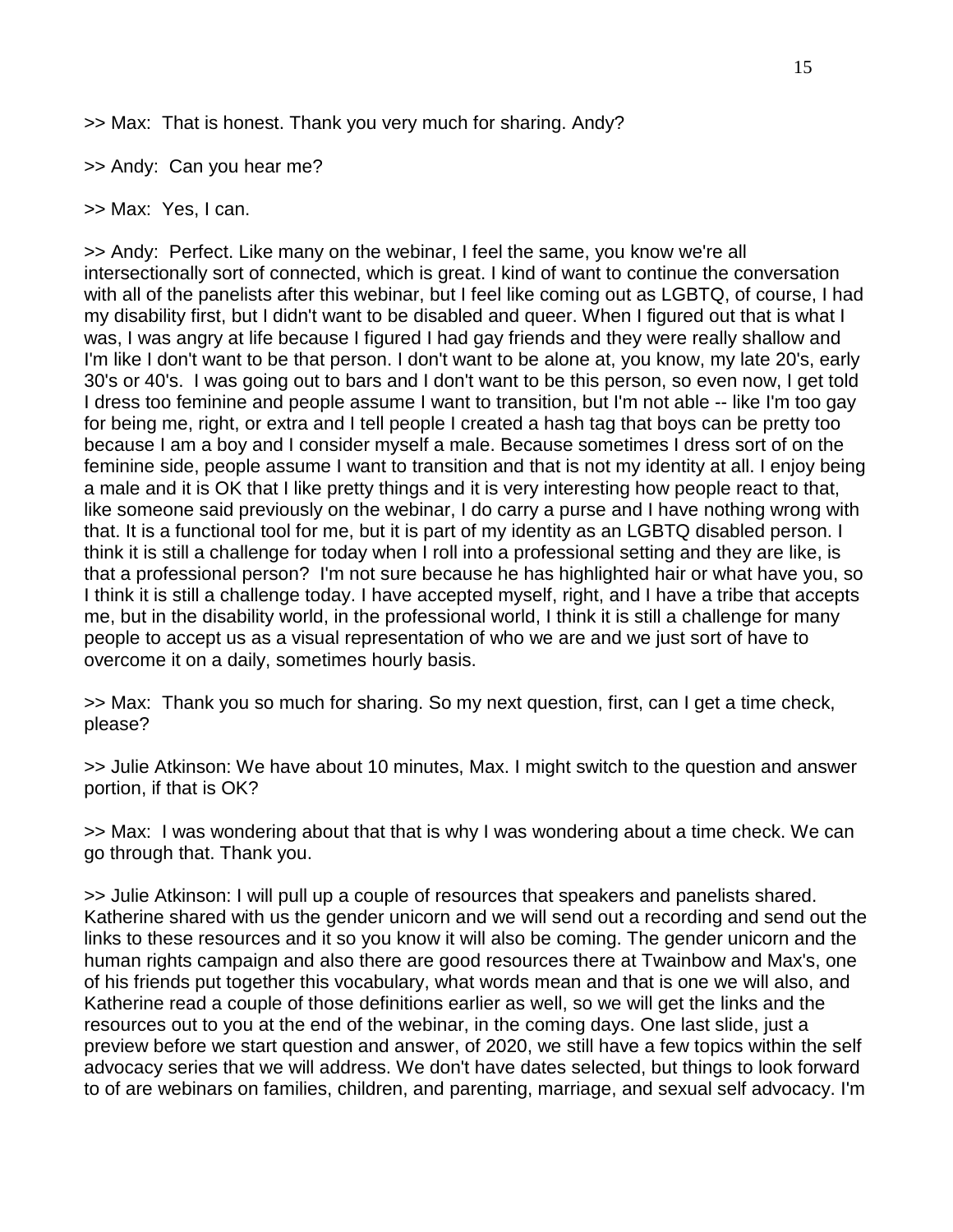going to put my e-mail in the chat box during questions and answers. If there are any questions you have or any questions about the webinar today, you are welcome to reach out to me. Tanisha, if you are on, I will let her guide us through the question and answer.

>> Tanisha: Hi, Julie and I'm sharing your e-mail for -- oh, wait, it looks like it linked in weirdly, I shared previous webinars in the sex talk series, but the questions we have, while first someone said thank you all to the panel. Thanks for being real in your conversations. The first question is, can you tell us if there is information somewhere that we can use to determine someone's cognitive ability to consent if that information is somewhere else or where they can find that?

>> Katherine: I can jump in here for a minute. I think Max said it earlier, presume competence unless otherwise shown, I think we have to assume that someone with a disability can consent unless we see some particular reason that we're not sure that they can. There are different assessments and things, but that's, you know, it is a little more about being in sexual relationships than specifically LGBTQ, but there is probably similarities where people are giving those messages around you can't -- how do you know you're gay? It is probably just that you're autistic, so we need to believe people when they speak up and we can share maybe other resources. You should look at your consent laws in your state as well, but there are assessments that people use, but assume competence.

>> Tanisha: What do you think we can teach parents to do differently with younger kids, as early as primary school so kids can learn to be effective self advocates for all aspects of themselves as they grow older?

>> Andy: I didn't know any could speak up or you needed to do something. I would say to parents, as your child is developing, acceptance of whatever they decide to present to you that is the key, I think to whatever your family dynamic is, if your kid comes to you and says I may be gay. I may be transgender, I may be feeling these feelings to not say no, you're not, but to always say OK, let's talk about it. Let's have a conversation and then do follow-up conversations. Don't ignore it and don't deny it because it is only going to fester and it is only going to become problematic in the future.

>> Angel: The other thing I would say is, you want to make sure your kid feels comfortable regardless if they get a college degree or if they don't. I have a friend and they went to college, but because of the trauma they faced in college with not being taken care of, not having proper physical care, they are not able to use their college degree because of the anxiety that comes with it and they always feel less than for not having a job, but they can't have a job mentally, so I think you have to be able to accept your children whether they have a disability and telling them they are less than because they can't walk or can't read or they may be dyslexic and have a wheelchair and stuff like that, but I think it is dealing with LGBT growing up, parents love to say you can tell me anything, I encourage parents to mean that when they say it. When parents tell their children, you tell me anything, no matter, I've encouraged parents to look at themselves and ask themselves, am I meaning what I say when I say that to my child?

>> Thank you. Any other thoughts? All right, the next one says, Andy broadcast up casting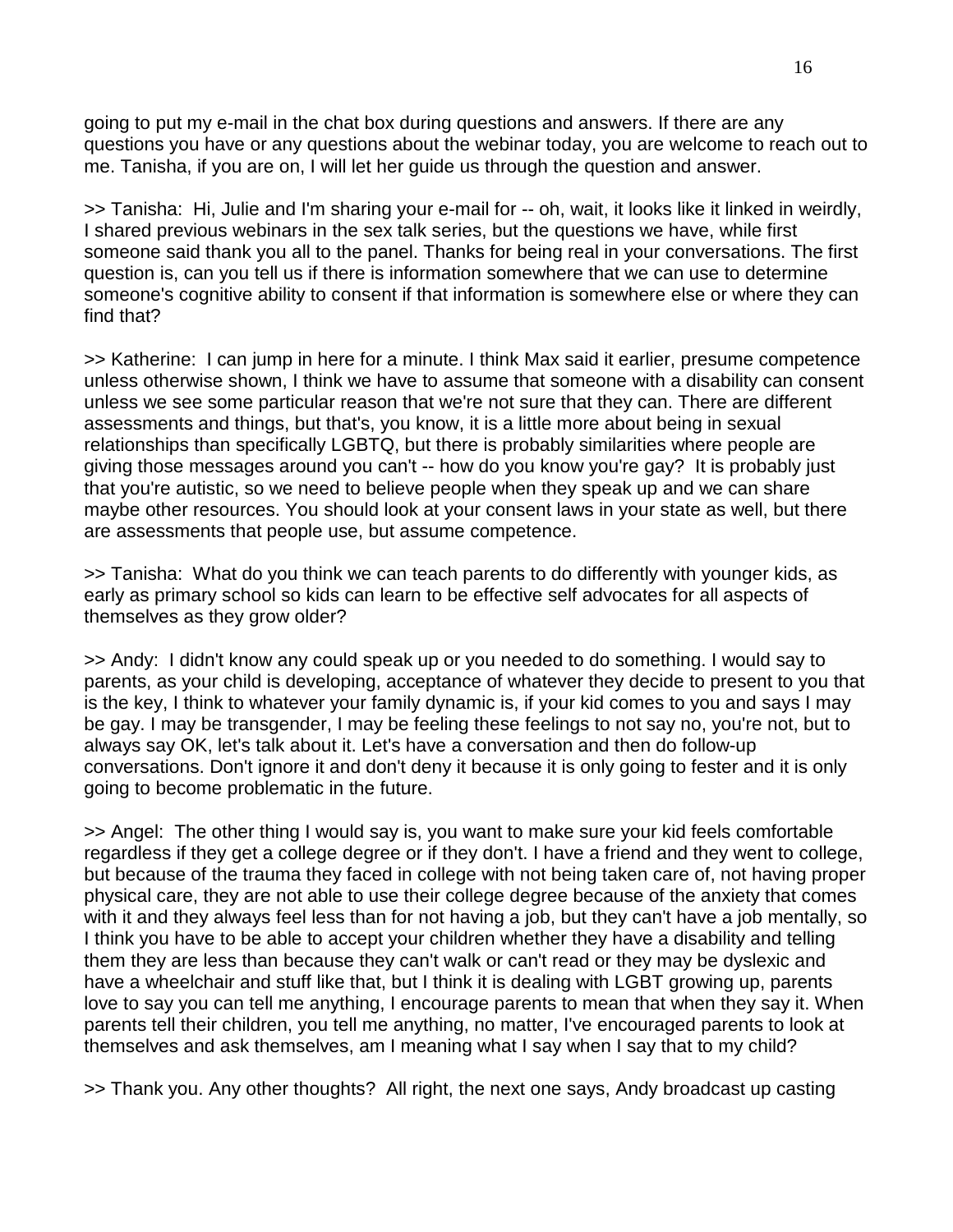directors being overwhelmed by disabilities. How do you help potential partners navigate through layers of a person's intersectionality?

>> Andy: You mean like dating partners?

>> Tanisha: I would presume so.

>> Andy: Within the last four years of the whole tinder and grinder and all of the LGBTQ apps that are out there, I made a conscious decision to put my wheelchair front and center. I have a cute little anecdote about being in a wheelchair and being gay and unicorn on wheels is how I say it and I put it front and center because I want people that could be open to disability to have the visual of it. I always had to explain what being in a wheelchair was, because when I would tell people later on after they just saw a profile of my face or whatever; I said wheelchair and therapy thinking, oh, my goodness. How do you move? You're paralyzed. Does everything work? I did a Youtube video and I said my name is Andy. I'm in a wheelchair and this is what it means and I put on my dating profile. I don't want explain to people what CP is and how my body works, but I do put a photo of my disability within that dating profile, so people know, yes, I'm in a wheelchair and you're either going to accept it or you're not. If you're not or you're not open to it, I don't want to have a conversation with you. You don't belong in my world, so I think our ownership of who we are physically and whatever capacity that is so important and just be open and honest with our partners about what our body can do and what it can't do because I can tell you when it comes to the intimate parts of my life, my body is different and somebody needs to be along for that ride and if they are not, then they are not my match.

>> Angel: I do that in all aspects of my life. There is zero point in me hiding my disability. I did it in a job interview. I don't skate by oh, they don't have to ask about that, they can't ask about it, no, but I can tell them about it. There is no point in hiding it when you have a physical disability. I find there is no point in hiding it when you don't have a physical disability. There is something that someone needs to know about you in order to better assist you in being supportive, whether to be an employer or -- makes you a better employer or better partner or a bird kid or better sister then you need to tell them what your struggles are so they can help you.

>> Julie Atkinson: Thank you, Angel and Andy, Raesin and Pauline thank you for being here and to have the conversation and Max. It is one that is important and one we've been looking forward to.

>> Max: I want to thank all of the panelists and answering questions that we had for them. We had good answers, which I learned from. I want to thank all of you as well.

>> Julie Atkinson: I did put a link in the chat box for survey evaluation of today's webinar. We would love to hear from you about your experience today and a huge thank you to all of those who helped participate and make this happen. We will be getting the recording out and the resources and if you have any questions or questions that were not answered, feel free to email me and I would be more than happy to connect with our panelists and speakers to get